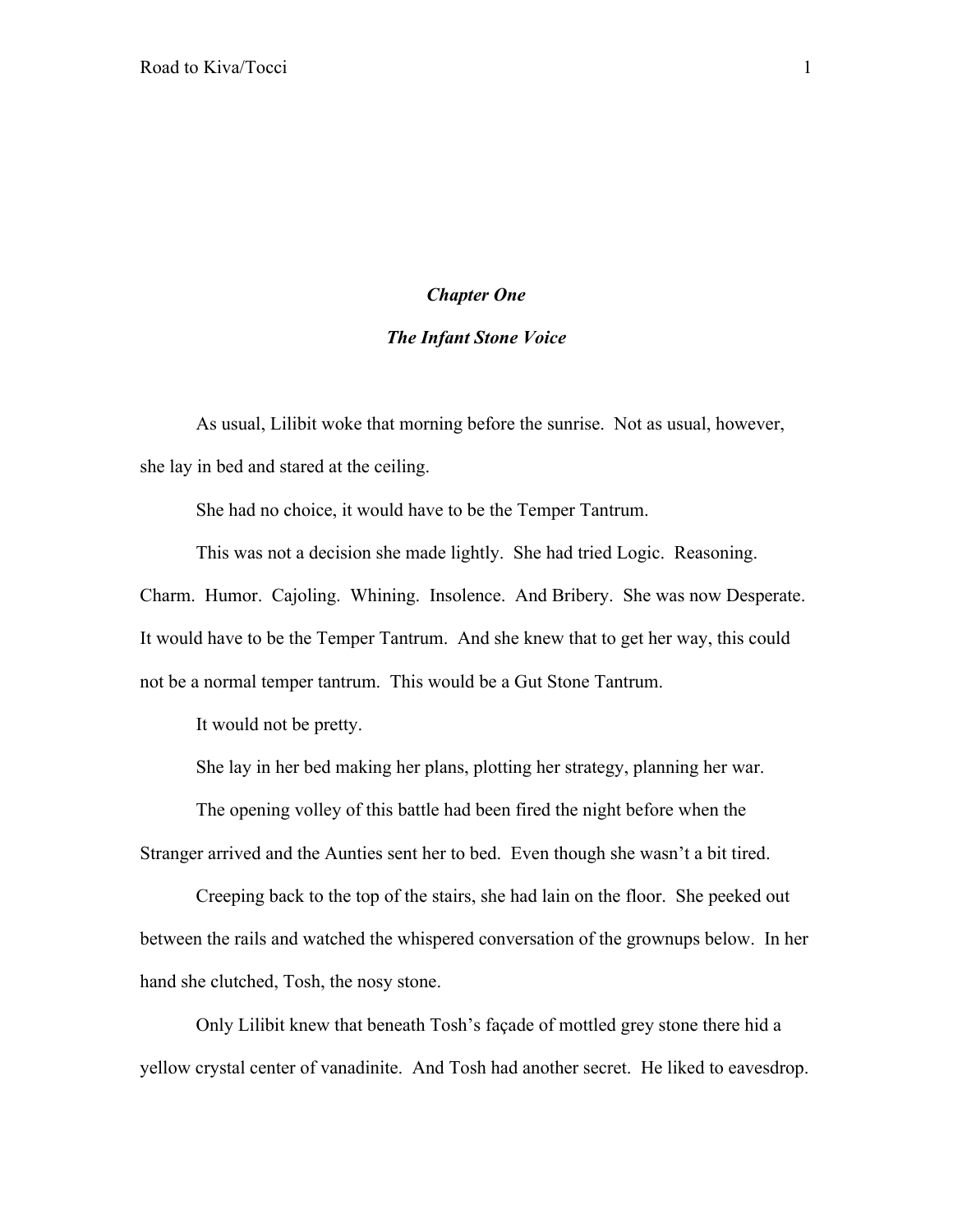So when Lilibit pressed Tosh to her ear, she heard her Aunties and the Stranger as if she were sitting between them.

The Stranger was tall and stern looking. His skin was dark and his hair was darker. It hung in a thick black braid down his back. His pants were made of brown rawhide pulled tight over thighs that looked more like two tree trunks than legs. A tan leather shirt stretched over his barrel chest and a forest green cloak hung from his shoulders. His hands rested on a tall gnarled staff, its knobby surface worn from untold years of use, but Lilibit didn't think he needed it to walk. He was strong, she could tell, the whole house buzzed from his presence.

He smelled of leather and pine trees and grass after the rain. His name was Keotak-se, but to Lilibit he looked more like the big oak that grew in their backyard so when she talked about him to her stones, she called him Mr. Tree.

He stood looking down at the Aunties as they sat in the parlor. "We can wait no longer." His voice was low and deep. Tosh quivered in her ear. "We must leave tomorrow."

Auntie Shalla nodded sadly, but Auntie Wolla put up a proper fight.

"She's too young, Keotak-se! She's not even seven!" Auntie Wolla's voice chirped with distress. "And she's so small for her age!"

Auntie Shalla patted Auntie Wolla's arm as she looked at Mr. Tree. "I, too thought we would keep her here until she was twelve. That was the decision of the council when you first brought her to us. Since the death of her parents, we have been the only family she has known. Does the council think it wise to move her again before she is the proper age to send a child to Kiva?"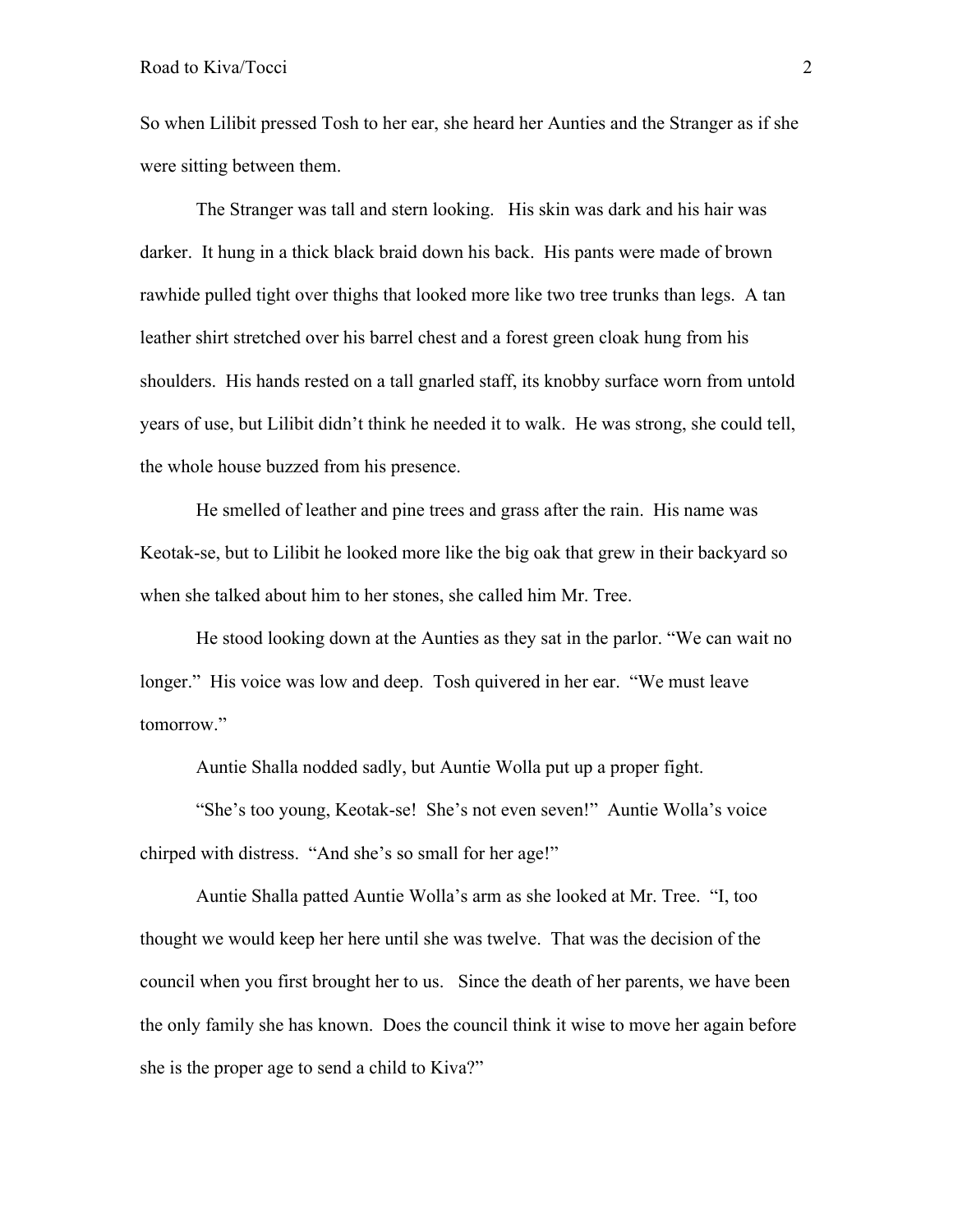Lilibit pricked up her ears. The Aunties never talked about her parents.

Whenever Lilibit would ask, all the Aunties would say was "a big brown bird left you on the front porch." And they would never tell her anything more, no matter how many times she asked.

Lilibit didn't think the Aunties were her real aunts. Their hair was black like hers, but their skin was dark brown and tanned, like Mr. Tree's. Lilibit's skin was a pale gold. And her eyes were different too. The Aunties' eyes were round, like almost everyone else in the neighborhood, but Lilibit's eyes were slanted, like she was laughing all the time, even when she wasn't.

She pressed Tosh hard against her ear and hoped that, maybe this time, the grownups might let something slip.

 "Her voice grows strong," Mr. Tree rumbled. "The soil echoes with her words. Even from her hearth, the Flame Voice can hear her speaking to the stones."

This startled the Aunties. After a quick glance at each other, they looked up the stairs toward Lilibit's bedroom, but they could not see Lilibit as she hugged the floor, safely hidden in the darkness on the landing.

"If the Flame Voice can hear her, then so can the Enemy. They seek her day and night. She is young, it is true. But the time has come for her to be moved to Kiva." He turned to look at the top of the stairs. Lilibit didn't think he saw her, yet his eyes seemed to look directly into hers.

"Where she will be safe?" asked Auntie Shalla.

"Where she will be safer." His voice offered no promises. "Where she can be trained to protect herself."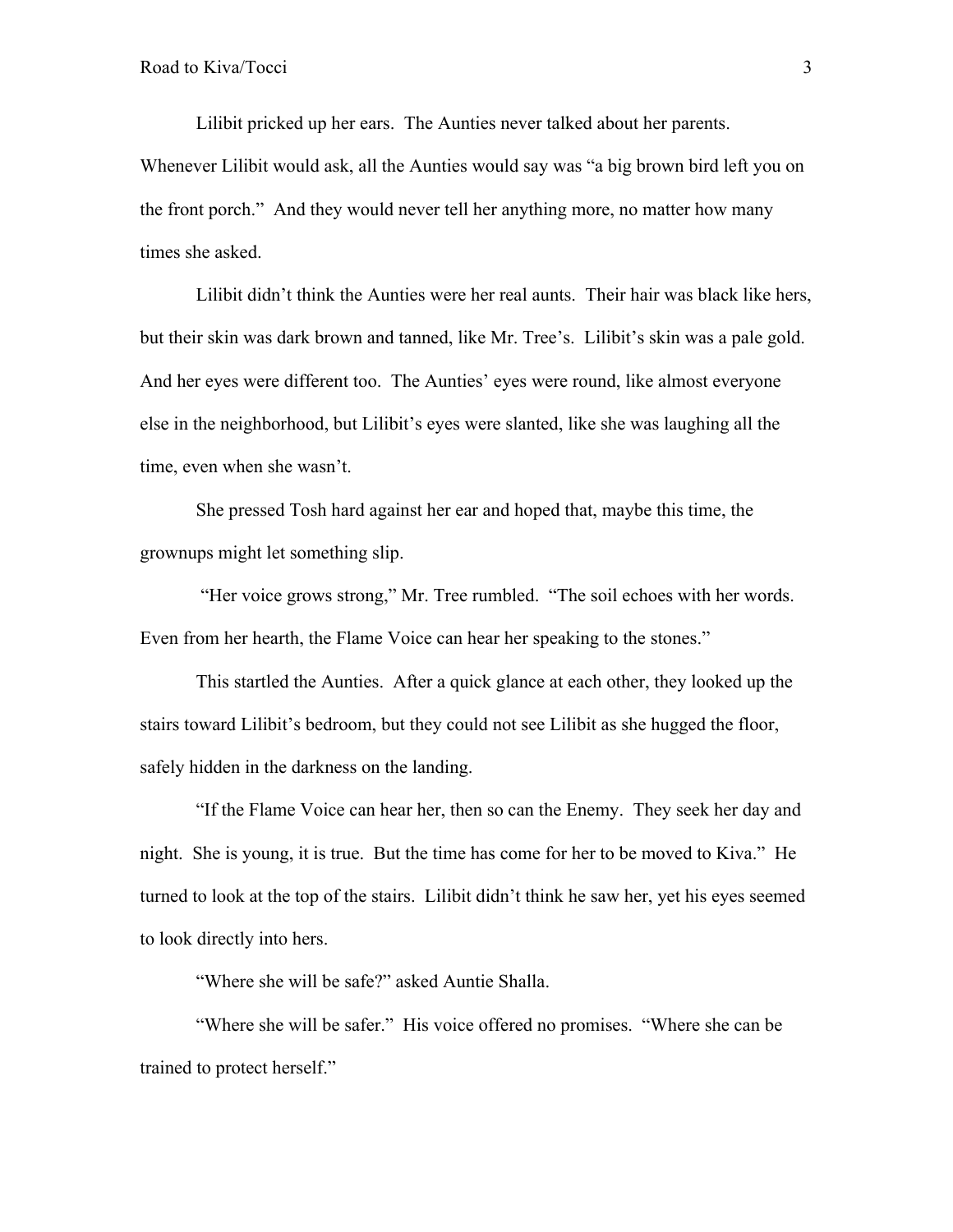Lilibit held her breath as it grew quiet in the parlor. Auntie Wolla sniffed a few times, yet it was Auntie Shalla who finally spoke.

"There are things we must see to before we leave. If tomorrow we were all to disappear from Hazeltown at the same time, it would be noticed."

Mr. Tree nodded. "This is true. She and I will leave tomorrow. You two can follow when your tasks here are completed."

The Aunties quickly looked at each other and then back to Mr. Tree..

"Perhaps Wolla should accompany you, Keotak-se." Auntie Shalla sounded concerned. "To help look after the child."

"No." Mr. Tree did not encourage discussion. "We will travel faster if it just the two of us."

"But---" started Auntie Wolla.

"No." His eyes narrowed as he glanced between the two women. "For the love of the Stone, women. I have lived ten centuries. I have fought against the hordes of the headless dreads, have faced the assassins of Chee-tola. I have traveled through the Labyrinth of the Flame. I am the last of the True Stone Warriors. I think I can handle a six year old child."

The looks on the Aunties' faces echoed Lilibit's words.

"We'll see about that," she whispered to the stones as she crawled silently from the landing back to her bed.

≪১৯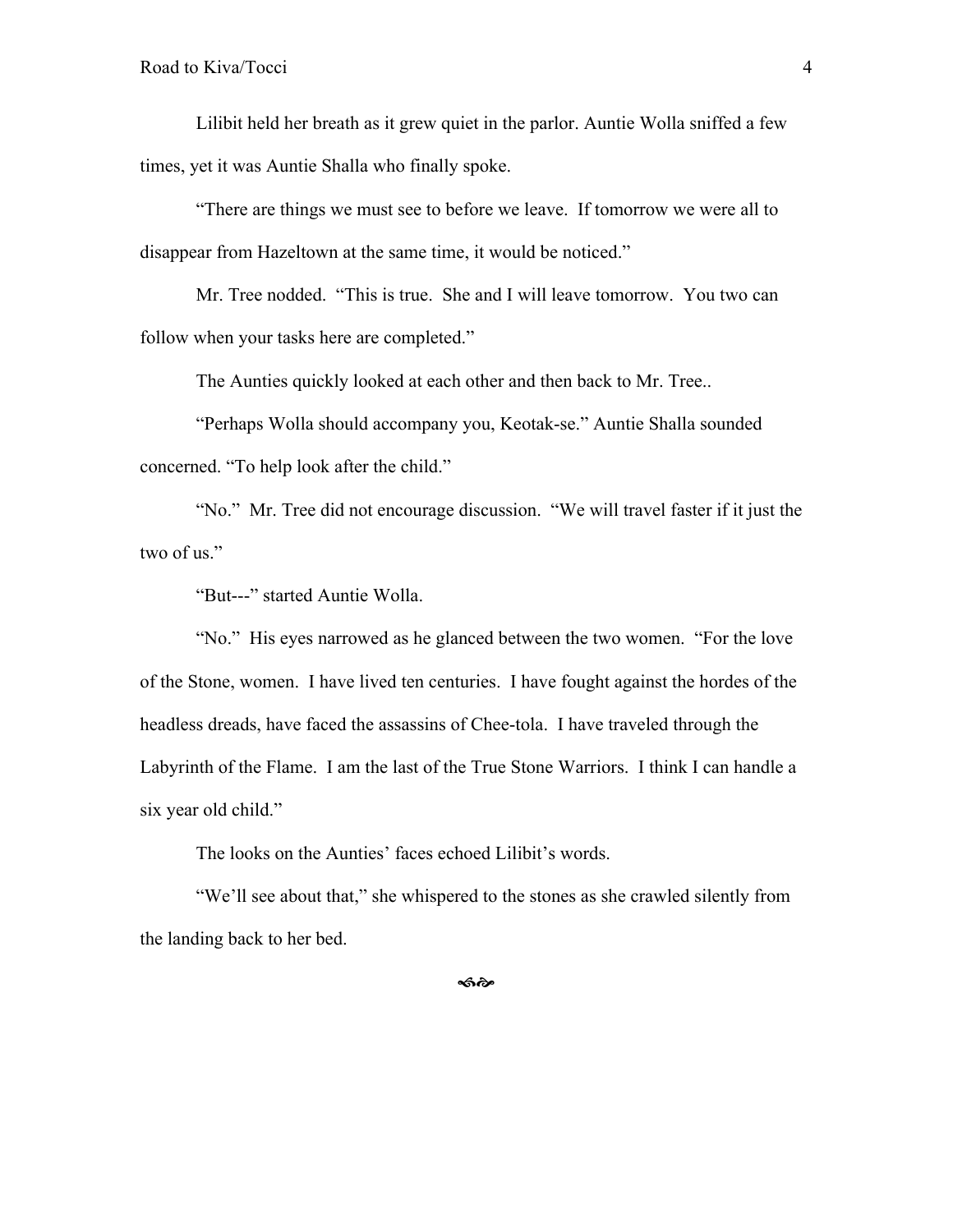# *Chapter Two*

# *Stopover*

"*What do you call it when a pair of crows crash into each other?"* 

In the backseat, Todd turned away from the window, ignoring the large black bird that followed the car.

"*A two caw accident!"* With a rawk, the bird answered its own riddle.

Todd bit back a snort of laughter. Crows always told really stupid jokes, but they still made him laugh. "That's so lame!" he whispered.

"Stop talking to the birds, Todd," said Ms. Burbank from the front seat.

Todd slouched deeper on the vinyl bench. Looking up, he saw the caseworker's eyes in the rearview mirror as if she were peering through a floating window from another dimension.

"Yes, ma'am." Todd turned his shoulder against the window and away from the bird outside.

"You're a big boy now. You're eight years old." Ms. Burbank's voice was not unkind. "You're much too old for those sorts of pretending games. That's what caused all that bother at the last home where we placed you."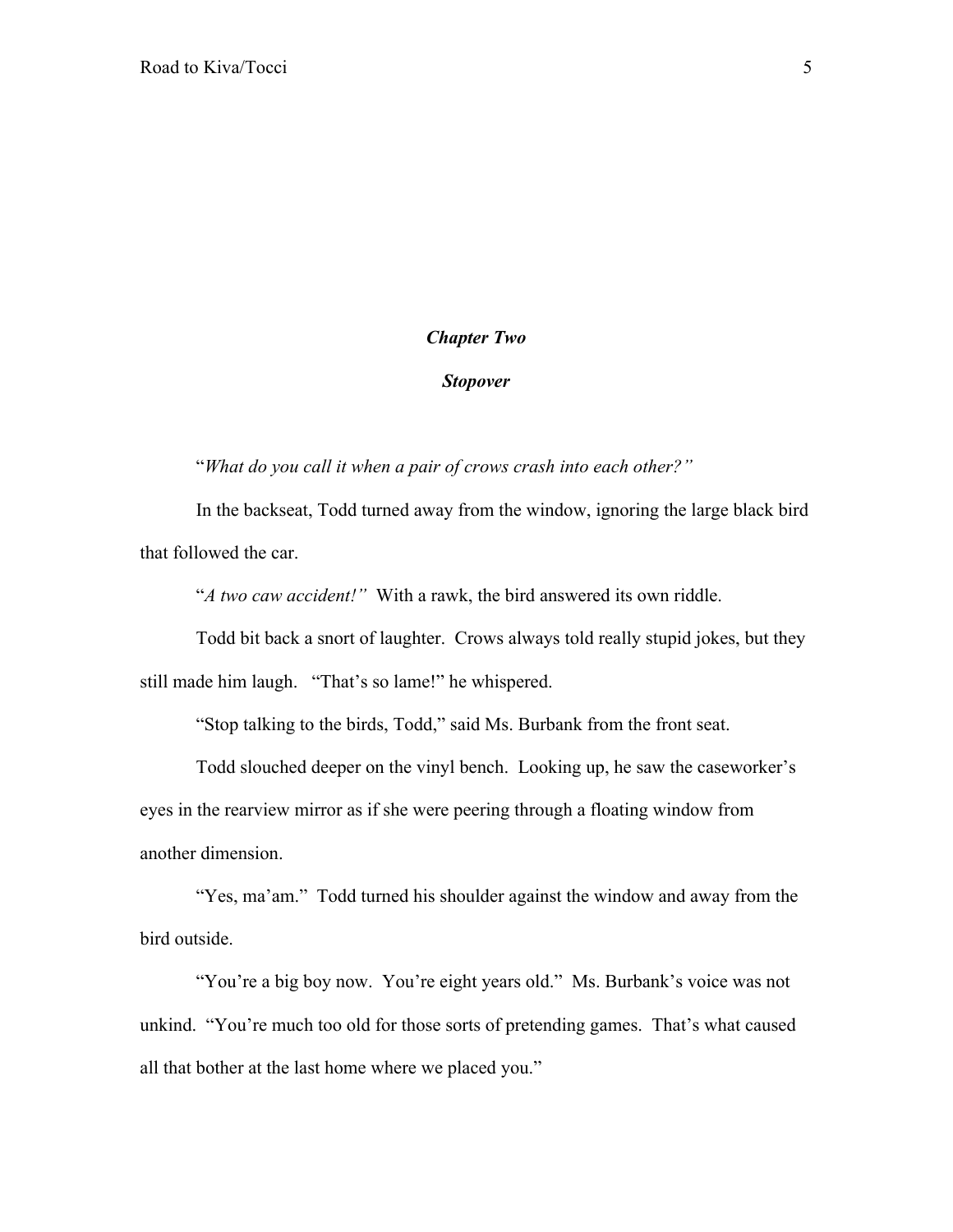Bother? Mrs. Jenson thought he was an extraterrestrial spy and made him wear tinfoil on his head whenever he left his bedroom. Mrs. Jenson read the National Inquirer. Todd folded his arms across his chest and stared at his sneakers.

I bet if I had curly blond hair instead of straight black hair, thought Todd, Mrs. Jenson wouldn't have kicked me out. Maybe if I had blue eyes and freckles instead of brown eyes and brown skin, I could have stayed.

Maybe if I didn't talk to the birds...

"We're lucky there's an opening at Dalton Point," Ms. Burbank interrupted Todd's thoughts. "It's up in the mountains and you'll have a bedroom all to yourself."

"Yes, ma'am."

"But you need to behave yourself. No more nonsense about talking birds, do you understand?"

"Yes, ma'am."

As the car wound its way up a mountain, Todd watched the houses and even the telephone poles disappear. Barrne canyon walls broken by rocky glens rose alongside the narrow road. Todd straightened and looked out the window. It had been a long time since he'd been in a place with so few people.

They turned onto a long gravel driveway and road in silence. The car slowed as it got to the last bend. As it rolled to a stop, Todd saw six kids, four boys and two girls, wearing jeans and tee shirts. They stood in a line, their arms crossed over their chests, glaring at him. Something nasty started to rise from his stomach into his throat. He swallowed hard and pushed it back down as he opened the car door. The paper bag with all his clothes spilled onto the gravel as he stepped out.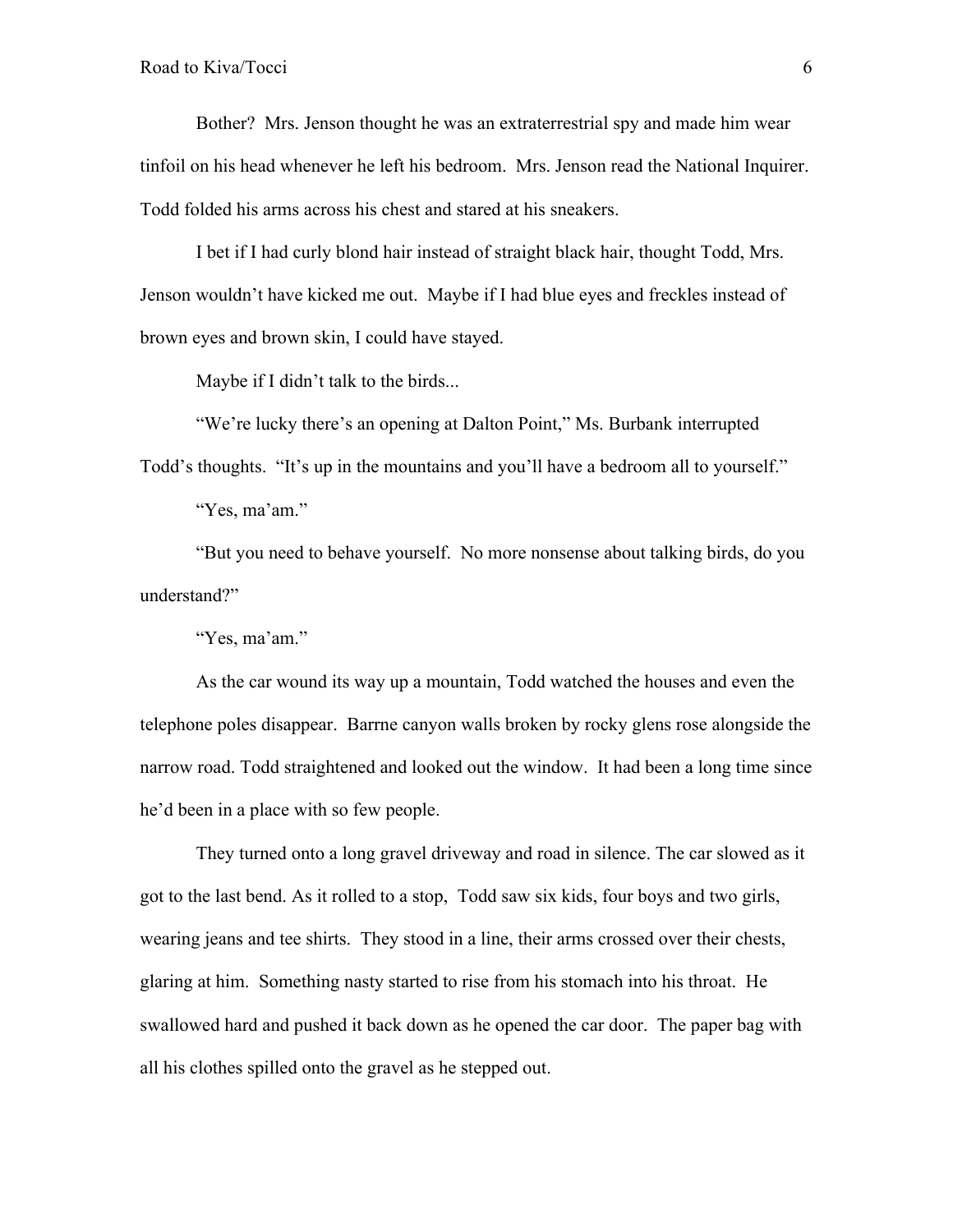The tallest boy broke formation and bent to pick up a large duffel bag before walking toward the car.

Todd put out his hand to greet him but, without a word, the taller boy elbowed him hard. As Todd stumbled, the boy pushed past and climbed into the backseat. He glared straight ahead, ignoring everyone.

"Come along, Todd," Ms. Burbank's hand touched Todd's shoulder lightly.

"We'll get you settled in."

Todd turned to see the remaining five children staring at him without a hint of a smile or welcome. Ms. Burbank bent to whisper into Todd's ear.

"Remember," she hissed, "no talking birds."

Todd gritted his teeth and nodded his head as he followed Ms. Burbank into the house.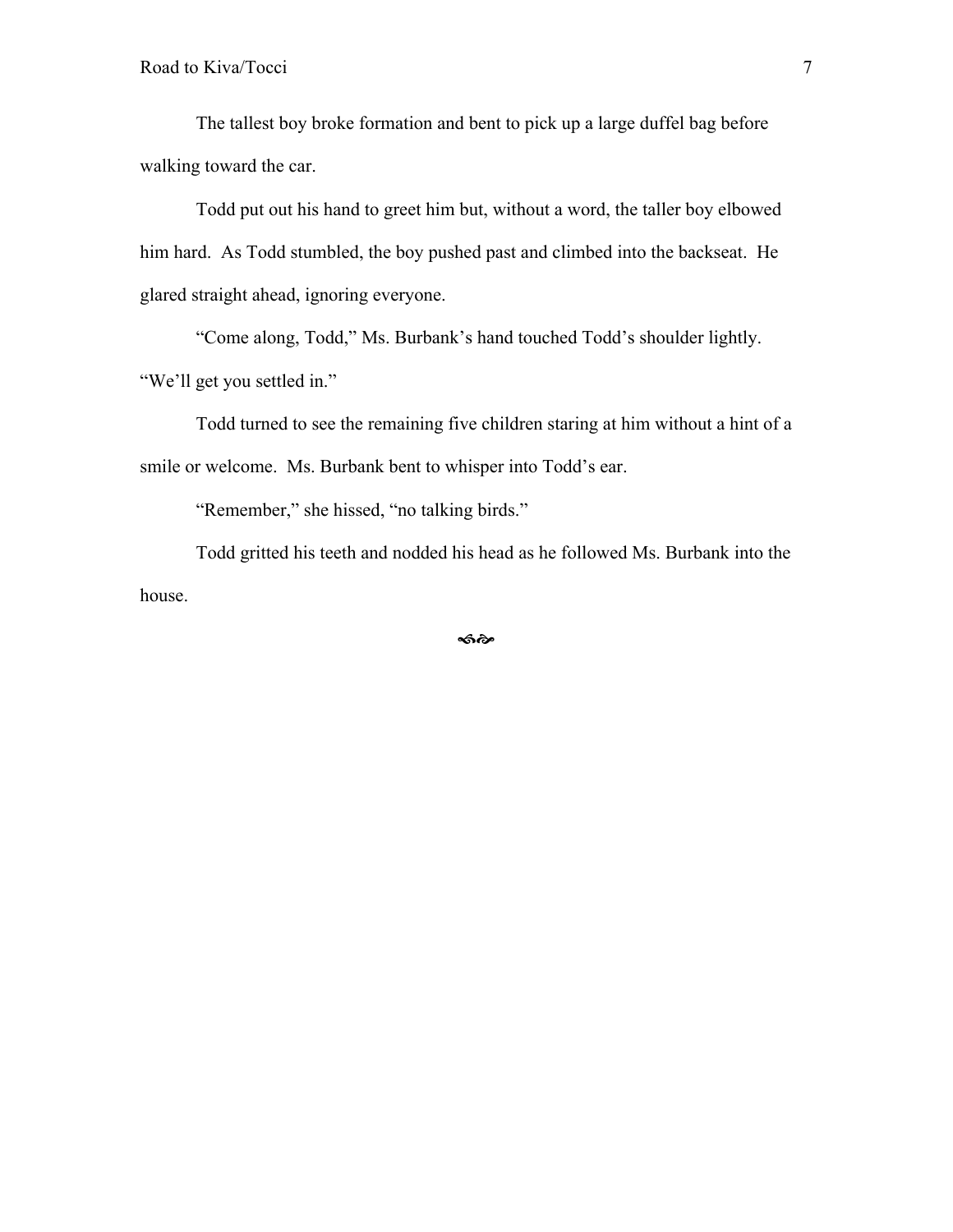### *Chapter Three*

## *The Runaway*

The room was rosy with the light of early dawn as Lilibit crawled under her bed to pull out her tatty pink bib overalls. Her closet brimmed with starchy dresses and lacy pinafores, but she always wore the same pink bib overalls, the one with the eight pockets.

The talky stones always went in the top left pocket. Tosh went in the top left pocket too, not because he was a talky stone, but because he liked to listen. The quiet stones went into the top right pocket. They didn't say much, but Lilibit always kept an ear open, because when one of the quiet stones spoke, it was usually pretty important. Frando stayed in her left hand pocket by himself, partly because he was too big to share a pocket and partly because he was a bit of bully and did not get along well with the other stones.

They were still working on that issue.

Veranda and Winnie ("the Girls") lived in her right hand pocket. These were Lilibit's favorites; two egg-shaped quartz stones polished smooth by countless decades of ocean waves. They reminded her of the Aunties. They were a little bit bossy, but they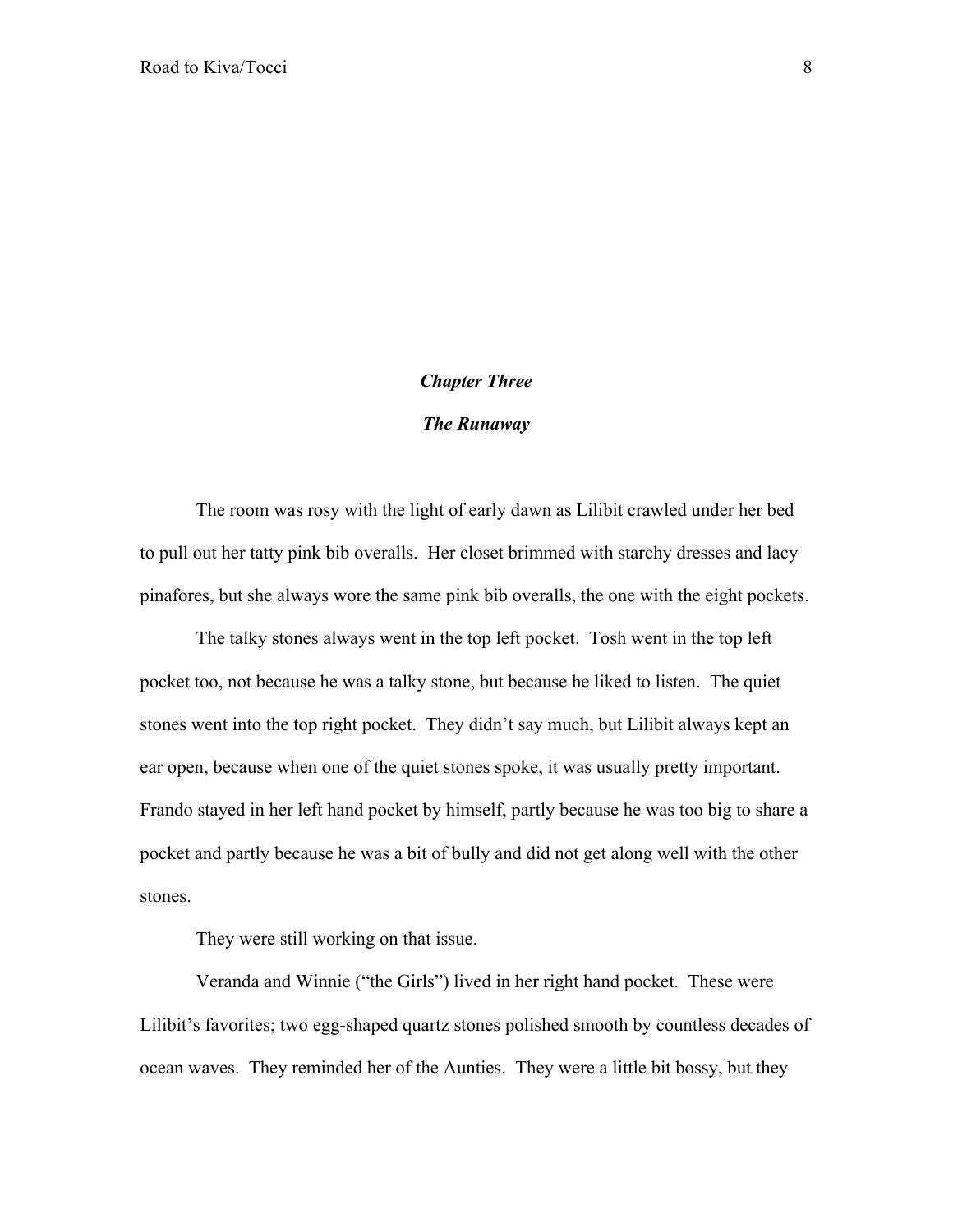# Road to Kiva/Tocci 9

could do lots of special things and sometimes they remembered stuff that Lilibit forgot. The bottom two pockets on the legs she kept empty in case she found any new stones during her travels. Lilibit considered back pockets pretty stupid since they weren't any good for storing stones in, not even pebbles because they hurt when you sat down. Lilibit couldn't figure out how anyone ever used back pockets.

Grownups were weird.

Lilibit's bare feet made no sound as she pattered across the gleaming hardwood floors in the pre-dawn glow. Her purple panda backpack hung heavily on her shoulders and the weight of its contents pressed hard against the small of her back. As usual, the kitchen was sweet with the smells of drying herbs, fresh bread and homemade cheese. Lilibit's giggled as she packed her provisions for the mission. She didn't waste a thought on any possible punishment. The Auntie's never got angry. They just tutted and huffed and fussed. And Lilibit knew she could always wheedle them out of their miffs.

The soft green smell of the morning dew met her as she walked out the back door from the kitchen. She wiggled her bare toes in the mud and grass and stopped to pat Caddock, the massive mottled boulder that guarded the backyard.

"I'm off to have an adventure, Caddock," Lilibit whispered to the stone. "I don't know when I'll be back, but if I find any friends for you, I'll bring them."

The rock buzzed briefly in response.

"Oh Caddock, don't be silly!" Lilibit giggled and patted it farewell before climbing over the back fence and dropping onto the path beyond.

Lilibit knew exactly where she wanted to go. In the east, her mountain, the one that looked misty and blue in the morning, called to her, as it had for months. She did not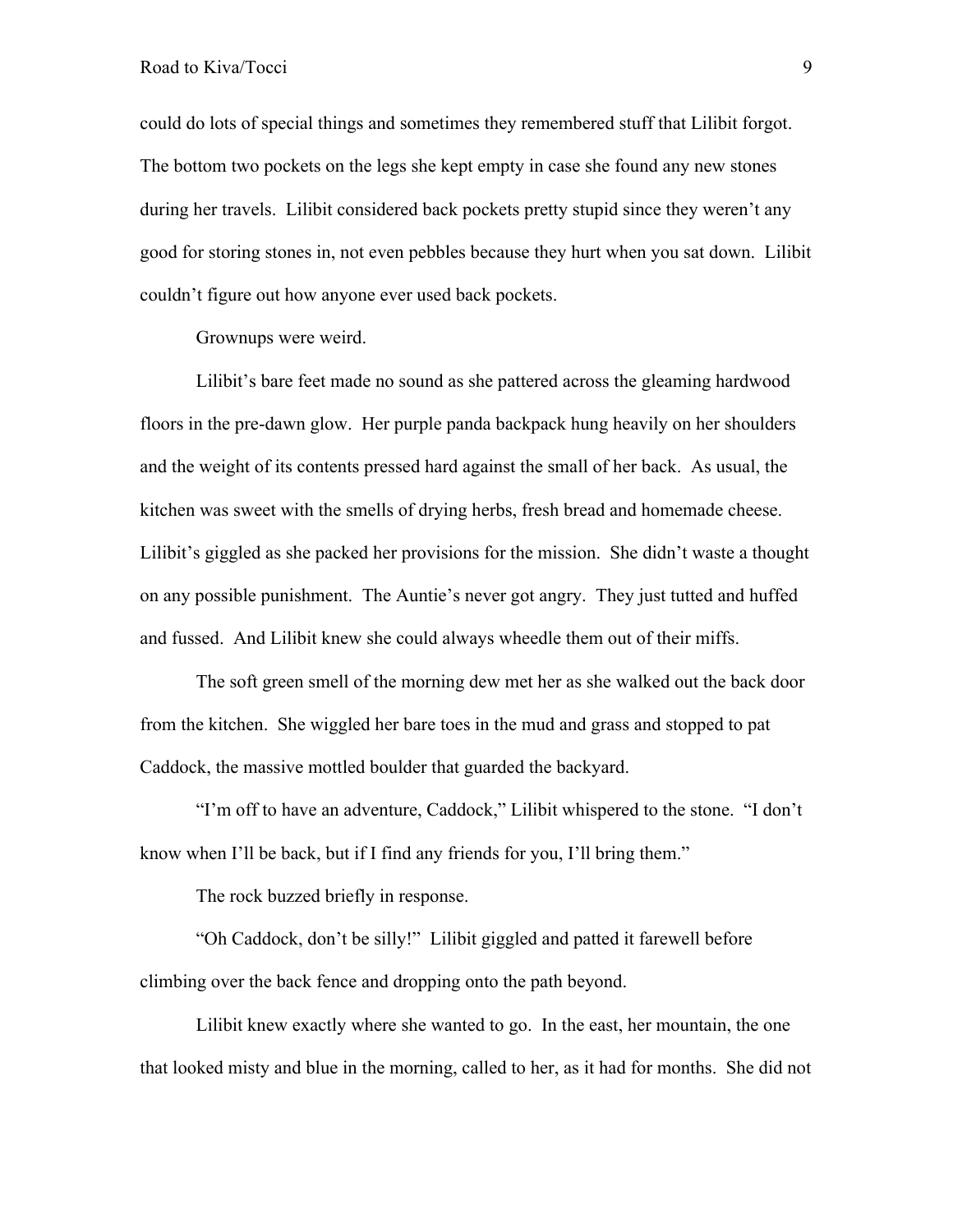know how long it would take her to walk to her misty blue mountain, but she knew that's where she wanted to go. She made up a song about her stones and their Mother and she sang it as she pattered along the path through the woods.

*The grass, it is so cold, My feet, they are so hot, The Stones, they warm my toes, The Earth, it warms my heart;* 

*Though I'm all by myself, I'm never all alone. For deep inside my pockets, I've always got my stones.* 

The song may not have sounded very good to grownups, but under her toes, the Earth hummed along.

The path opened out on Willow Creek Road. She trotted down the street and,

with a sigh, paused before the Lin Su house.

Now, as far as grownups in the neighborhood were concerned, the Lin Sus' house was very grand and impressive.

Lilibit was not impressed.

As far as the grownups were concerned, the Lin Sus' yard was a major disappointment. Lilibit was not disappointed, but she was disturbed. When the Lin Sus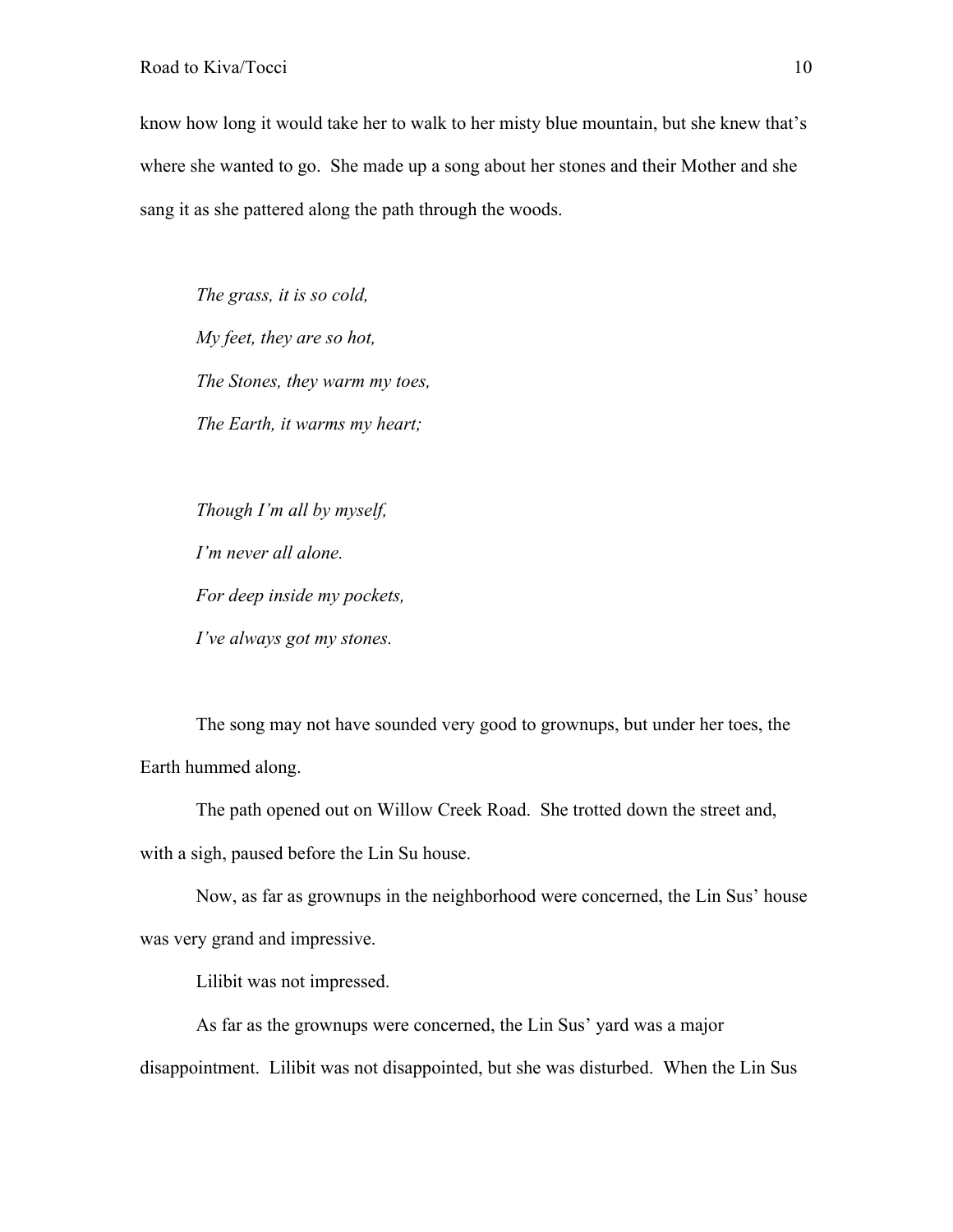purchased the house a year ago, they'd torn up the luxurious green lawn, and replaced it with an "architect-designed" rock garden. The neighbors might sniff and roll their eyes at the "foreignness" of the landscaping, but what bothered Lilibit was the large grey stone they placed near one of the bedroom windows. The stone, a twisted and contorted lump of pumice, was more than half Lilibit's height, but, like a sponge, was so riddled with airholes, it weighed no more than a few pounds.

Four times now, Lilibit had walked by the house and heard the stone screaming. Four times now, she had dragged the stone away from the window, as far from the house as she could manage. Then gathering soothing stones from here and there amidst the rock garden and adding several from her knapsack, she made a circle of friends around the screaming stone.

Today the stone was back under the bedroom window. From inside, Lilibit heard a baby crying as he echoed the pain of the screaming stone.

Lilibit veered off course to rescue the stone. Again.

As she wrapped her arms around the stone, she caught the vision of a soft warm island in the middle of a bright aqua sea and felt the stone's pain as it longed to return to the arms of its mother there among the enveloping black sand. She hummed to the stone, a gentle promise that one day it would return to its faraway home. After dragging the stone away from the house, she gathered those grownup stones that knew who they were and would whisper comfort to the lonely baby stone and snuggled them together.

Lilibit was purring soothingly to the sobbing stone when she heard voices from the house, sharp staccato voices speaking angry words she couldn't understand. She saw Mrs. Lin Su's head in the window of the house, yelling at her, her finger jabbing toward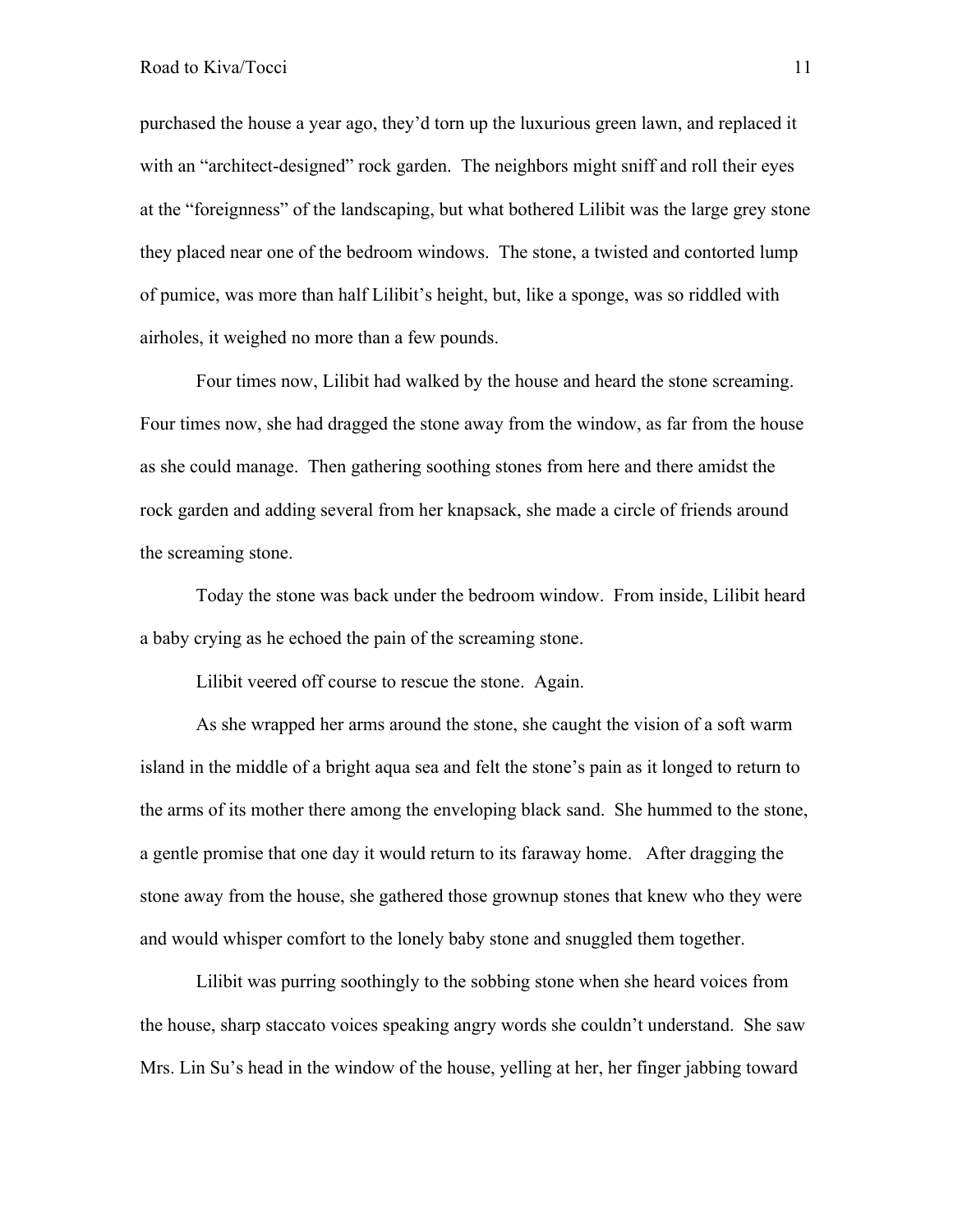her like a lizard's tongue. Lilibit patted the sobbing stone a rushed farewell and ran like a squirrel back to her path.

She ran down Willow Creek Road and took the corner onto Phillip Terrace at such a tear that she slammed into what, at first, seemed to her to be a brick wall. Her next thought, as she bounced back and fell on her behind, was that sometime during the night someone had planted a towering oak in the middle of the sidewalk.

From flat on her butt, Lilibit looked up and sighed. It was Mr. Tree. She rolled over to get to her feet, but Mr. Tree reached down and lifted her by her purple panda knapsack until her eyes met his and her bare feet dangled in the air.

"Put Me Down!" Lilibit squeaked with rage, her fists and feet flailing in the air. Mr. Tree did not speak. This enraged Lilibit even more.

"You listen here, Mr. Tree!" she said. "If you don't put me down right now, you're going to be very sorry!"

Mr. Tree did not smile, but Lilibit felt he was laughing at her.

Fine! she thought, I warned you!

Then, from out of her left pocket, she pulled the Temper Tantrum.

Gripping Frando between her fingers. She whipped the large stone at Mr. Tree's head with a movement so quick, most grownups wouldn't have even seen her hand, never mind the stone.

Yet, with a swift twitch, Mr. Tree moved his head and the stone sped past his ear. Lilibit glared as she gave a silent order. Frando stopped in mid-air then veered around, aiming right for the back of Mr. Tree's head.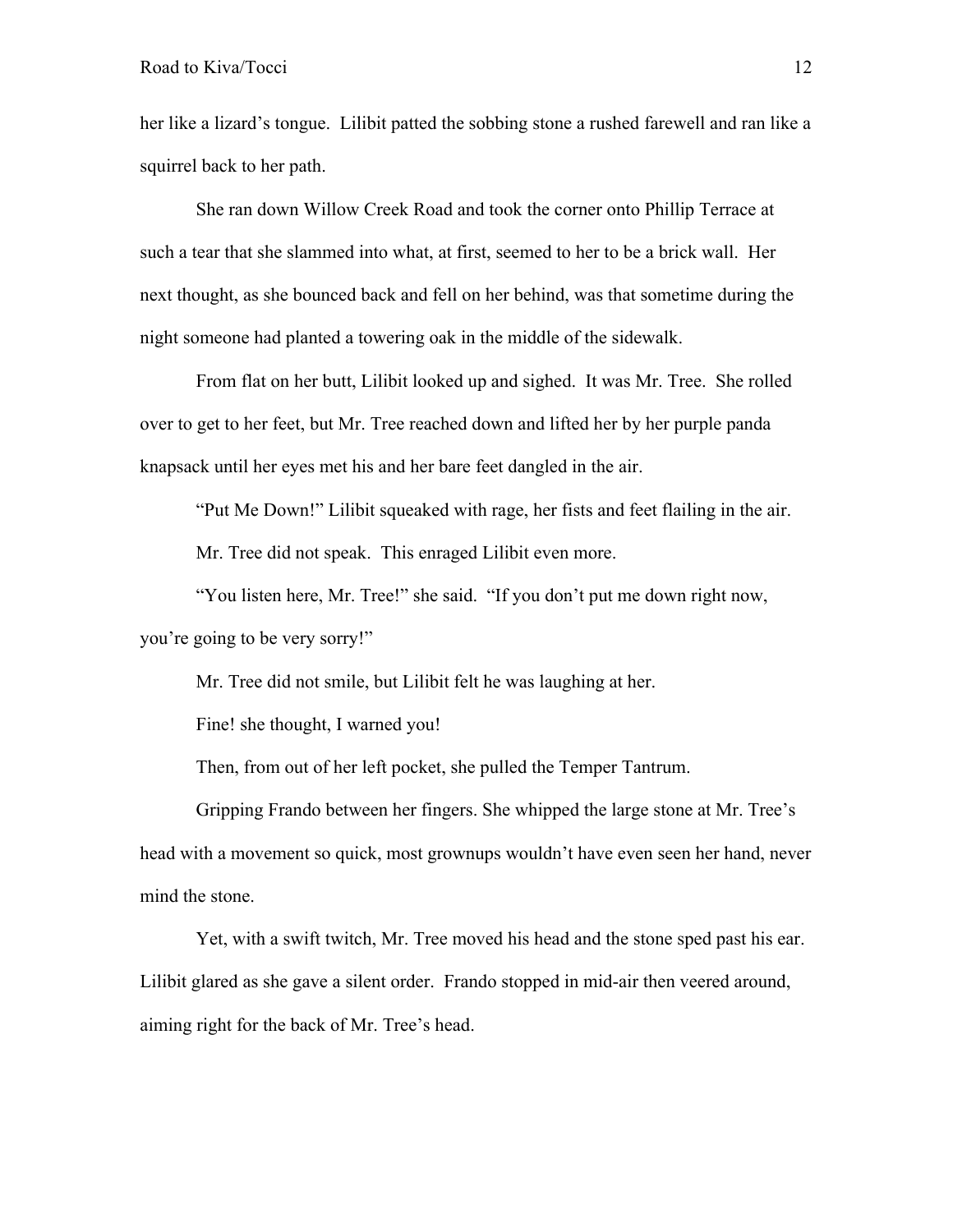As if by itself, Mr. Tree's staff leapt from his hands, spun behind his back, and struck the stone to the ground.

Well, so much for the Temper Tantrum. Evidently Mr. Tree had a couple of tricks of his own.

Well, her pockets weren't exactly empty either. She reached in and pulled out *The Girls*. She did not throw these stones, but holding one in each hand, she glared into his face. Then, with a squeak of defiance, she slammed them together.

Suddenly, an icy gust of wind blew out of the east, building power as it buffeted the two of them. Leaves and branches flew off nearby trees. Trash barrels ricocheted off lampposts and a hail of dirt and sand pounded the cars parked in the early morning hush of Phillip Terrace.

Mr. Tree stood without moving, his eyes staring calmly at the girl. Then he lifted his staff and with one swift motion, stabbed the ground with a resounding crack. As quickly as it started, the wind stopped. Grains of sand fell gently like an early snow.

"That will be enough," Mr. Tree said at last as he lowered Lilibit to the ground. "I did not walk from beyond the mountains to play silly games with a child."

Lilibit decided to change tactics. She'd never met a grownup that could stop the Temper Tantrum. Brushing the sand off her clothes, she eyed him warily.

"Well Mr. Tree," said Lilibit in her most grown-up voice, "I'm sorry that you came all this way, but if you'd asked me first, I could have saved you the trouble. I'm not going to Kiva."

She stooped to pick up Frando where he'd landed in the gutter.

"It doesn't sound like it's going to be the least bit fun," she added.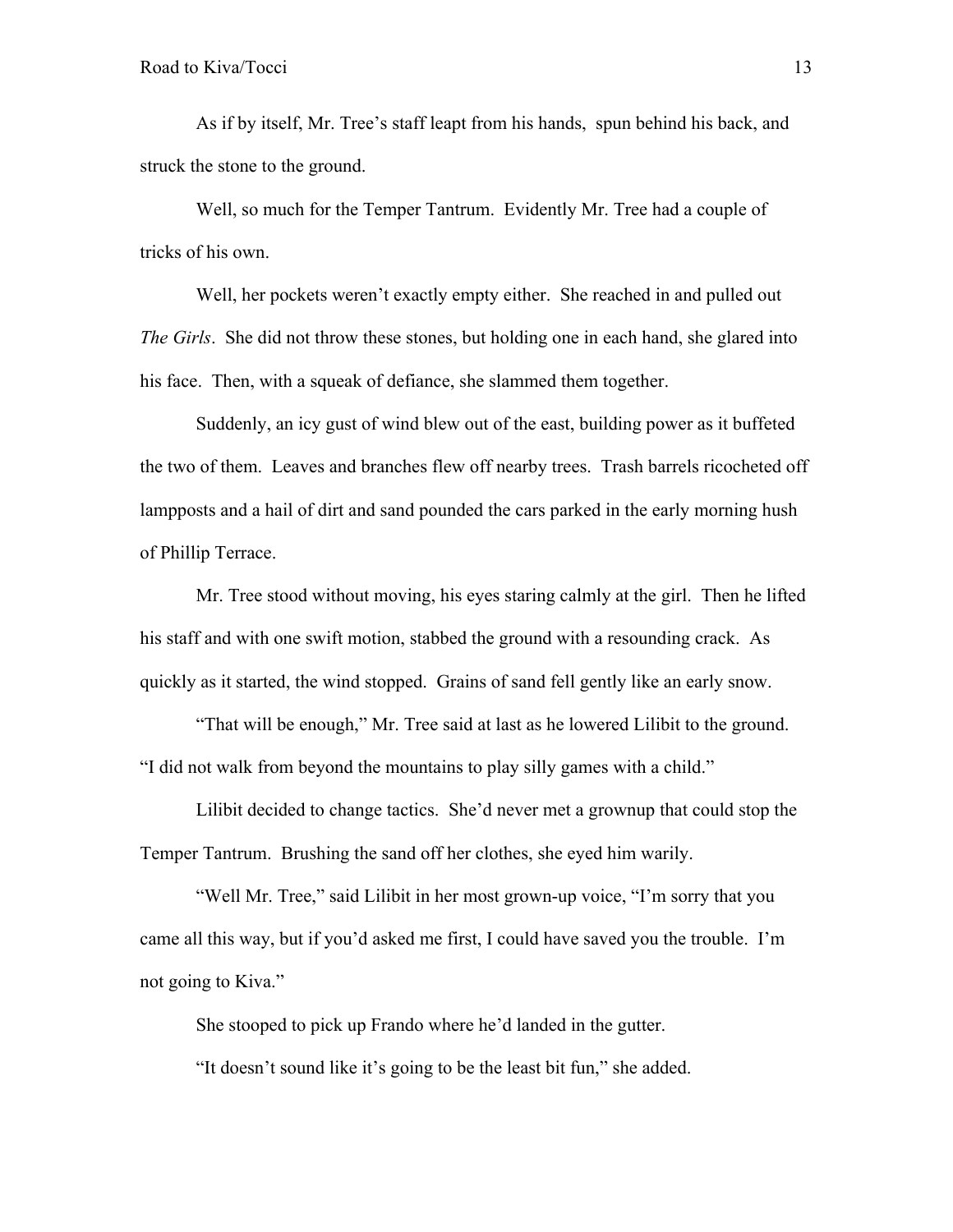Mr. Tree did not blink.

"Thank you anyway," she said, belatedly remembering her manners.

Mr. Tree stood. Lilibit fidgeted. They both waited. Finally, Lilibit decided that she had waited long enough.

"Thank you anyway," she repeated, "and goodbye."

She walked about a half dozen steps and then peeked behind her to see Mr. Tree standing calmly, as if he was planted in the middle of the sidewalk on Phillip Terrace. She walked another dozen steps before risking a second glance behind.

Mr. Tree had disappeared.

Lilibit walked backwards, her eyes searching everywhere, trying to figure out where Mr. Tree might have gone. She gave a little yelp as she collided with him again when he reappeared behind her on the sidewalk. Once more, Lilibit ended up on her butt.

"Oh, for all the stars in heaven!" she exclaimed, sounding just like her Auntie Shalla. "If you're going to move like that, you can at least look where I'm going!"

"Where you are going," said Mr. Tree, "is back to your aunts' house. Would you like to walk there, or should I carry you?"

Picking herself up off the ground, Lilibit wrapped the shreds of her dignity about her.

"I will walk." Like any good general, Lilibit knew when a strategic retreat and regrouping might be necessary to achieve ultimate victory, and as she marched back to the Aunties' house, she was already planning her next coup.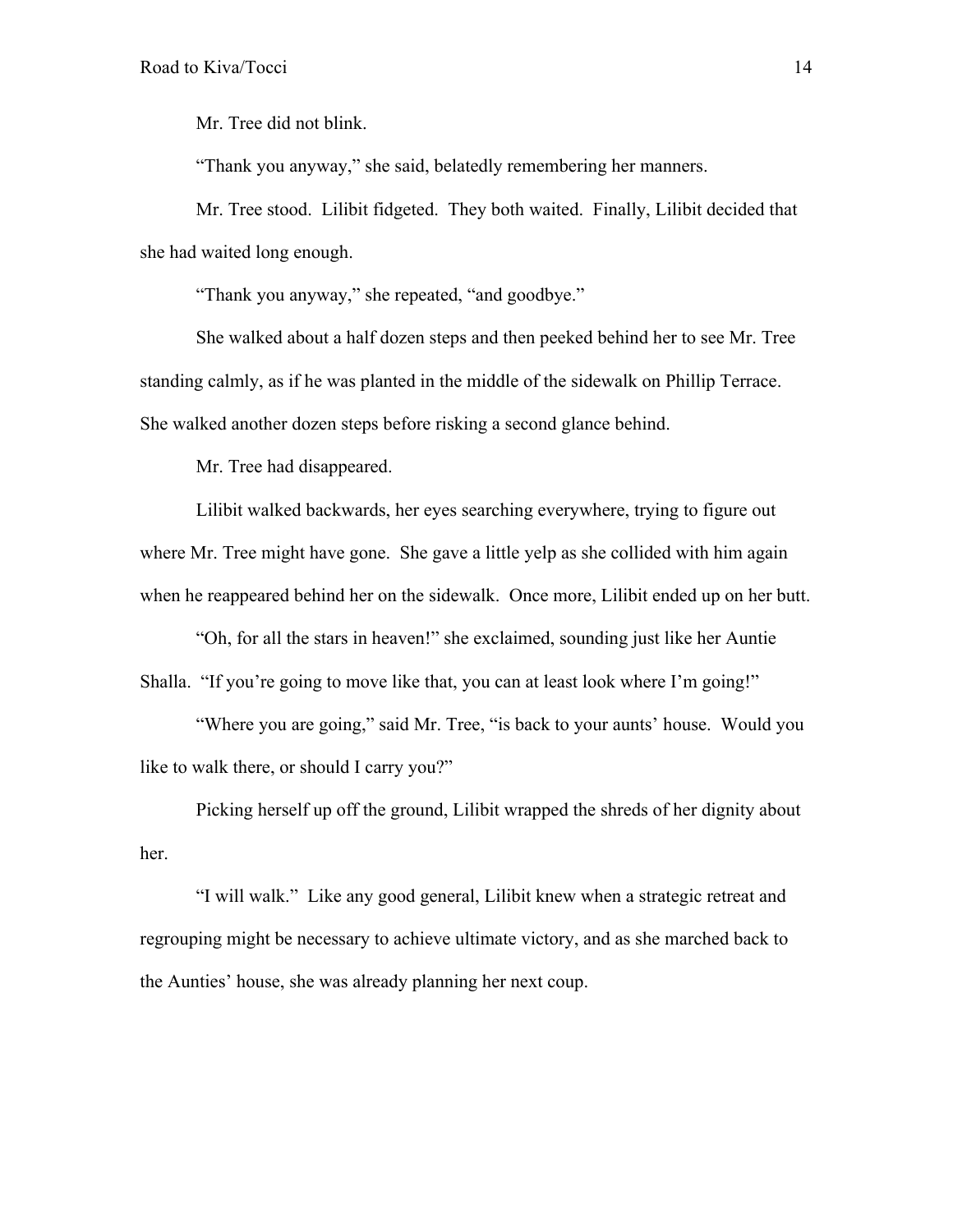Stopping at the curb at Willow Creek Road, she reached up and grabbed Mr. Tree's hand. The Aunties always told her to hold their hands when they crossed the street, so Lilibit assumed Mr. Tree, like all adults, needed her help to cross a busy street.

Lilibit scrambled over the rear fence and landed with a splat in the back yard. She turned back to see how Mr. Tree was managing, only to find him standing beside her on the grass. She sniffed and marched defiantly into the house.

Inside, Lilibit discovered the Aunties in a tither. Mrs. Lin Su was there, with a police officer.

"Oh Lilibit!" Auntie Wolla said with a sigh. "What have you been up to this morning?"

"It is not just this morning!" Mrs. Lin Su trembled like a mosquito. "She is always vandalizing my garden! She tears apart my landscaping over and over again, but today I caught her in the act, you evil child!"

Auntie Shalla moved to place herself between Lilibit and the shrieking Mrs. Lin Su, but Lilibit would have none of that. She stepped around her Aunt and peered up into the angry woman's face, her head tilted in curiosity. This seemed to infuriate Mrs. Lin Su even more and she lunged towards the child as if to slap her.

Officer Garcia stepped in at this point, restraining Mrs. Lin Su with a word and bending to speak to Lilibit, eye to eye.

"Lilibit," asked the police officer gently, "can you tell me why you keep moving Mrs. Lin Su's rocks around?"

Behind her, Lilibit felt Auntie Shalla's body tense as she reached out her arm to draw Lilibit closer. Lilibit would have told the officer about the weeping stone that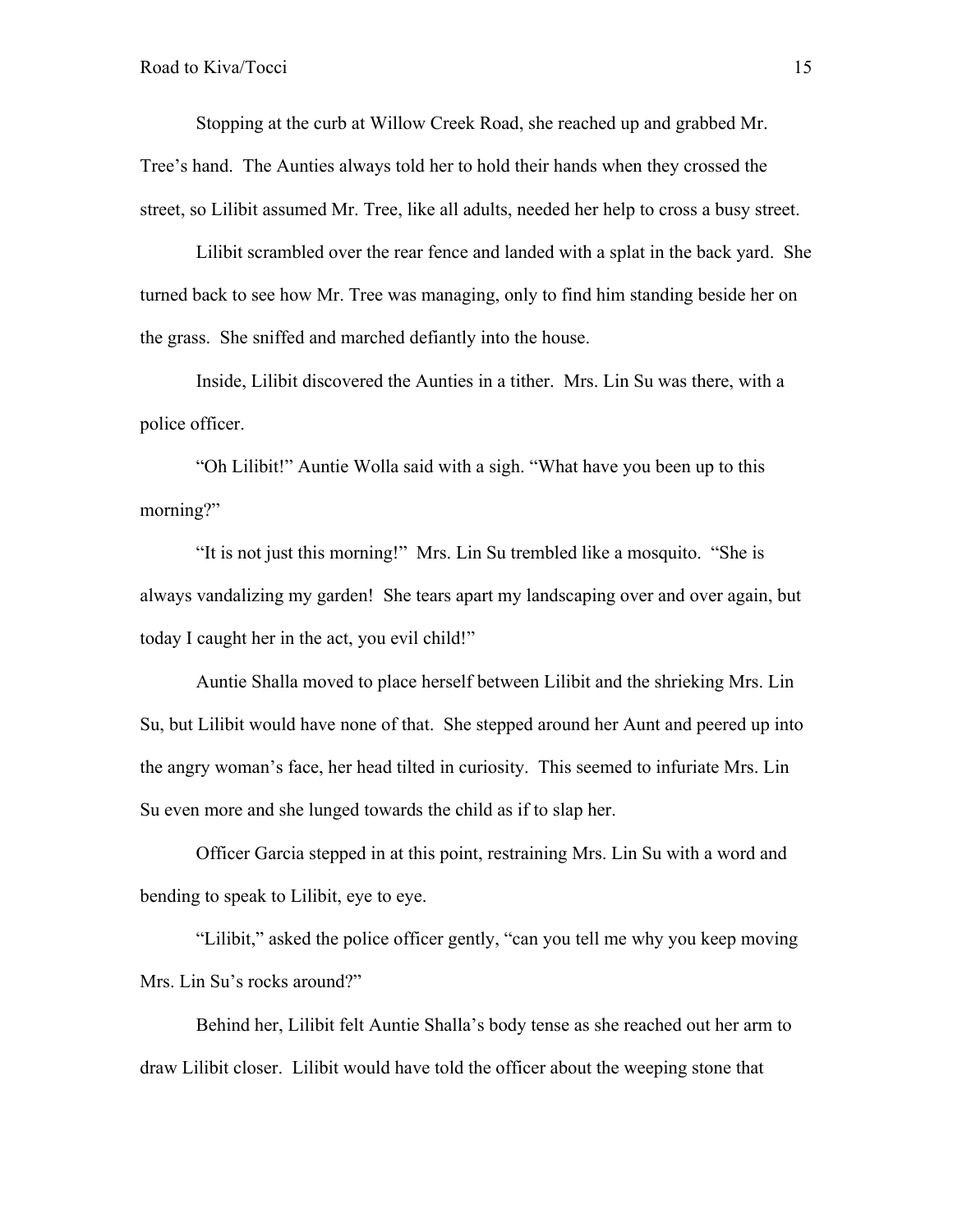wanted to go back to its island home, but it was difficult for a six-year-old to put the feelings she heard from the stone into words. She thought hard for a moment, and then settled for the words that would make sense to the grownups.

"It's making the baby sick," she said.

As one, the Aunties' eyes darted to the suddenly rigid form of their neighbor. "What?" gasped Mrs. Lin Su.

Lilibit tried to find better words, but since she wasn't quite sure how she knew this, she gave up with a shrug.

"Well, well, well," Officer Garcia said as shook his head. "You know, I wasn't sure if we were dealing with a hardened criminal or just a malicious vandal…"

The Aunties held their breath, but Lilibit saw the smile hiding behind his eyes and grinned back.

Officer Garcia chuckled as he straightened, reaching out to tousle Lilibit's hair. His smile stopped, however when he looked at Mrs. Lin Su. Her hands grasped the back of a chair as if the bones had been removed from her legs.

"It's just a case of an overactive imagination," he said, watching her pale face. "I'm sure she won't do it again, right Lilibit?"

Lilibit opened her mouth to argue the point, but Auntie Shalla silenced her with a squeeze on her shoulder.

"Lilibit will be going off to school soon, Officer Garcia," said Auntie Shalla. "We can assure Mrs. Lin Su it will not happen again."

Auntie Shalla's eyes locked with Mrs. Lin Su's, who nodded blankly, her eyes unfocused. She then turned and walked out of the house without saying another word.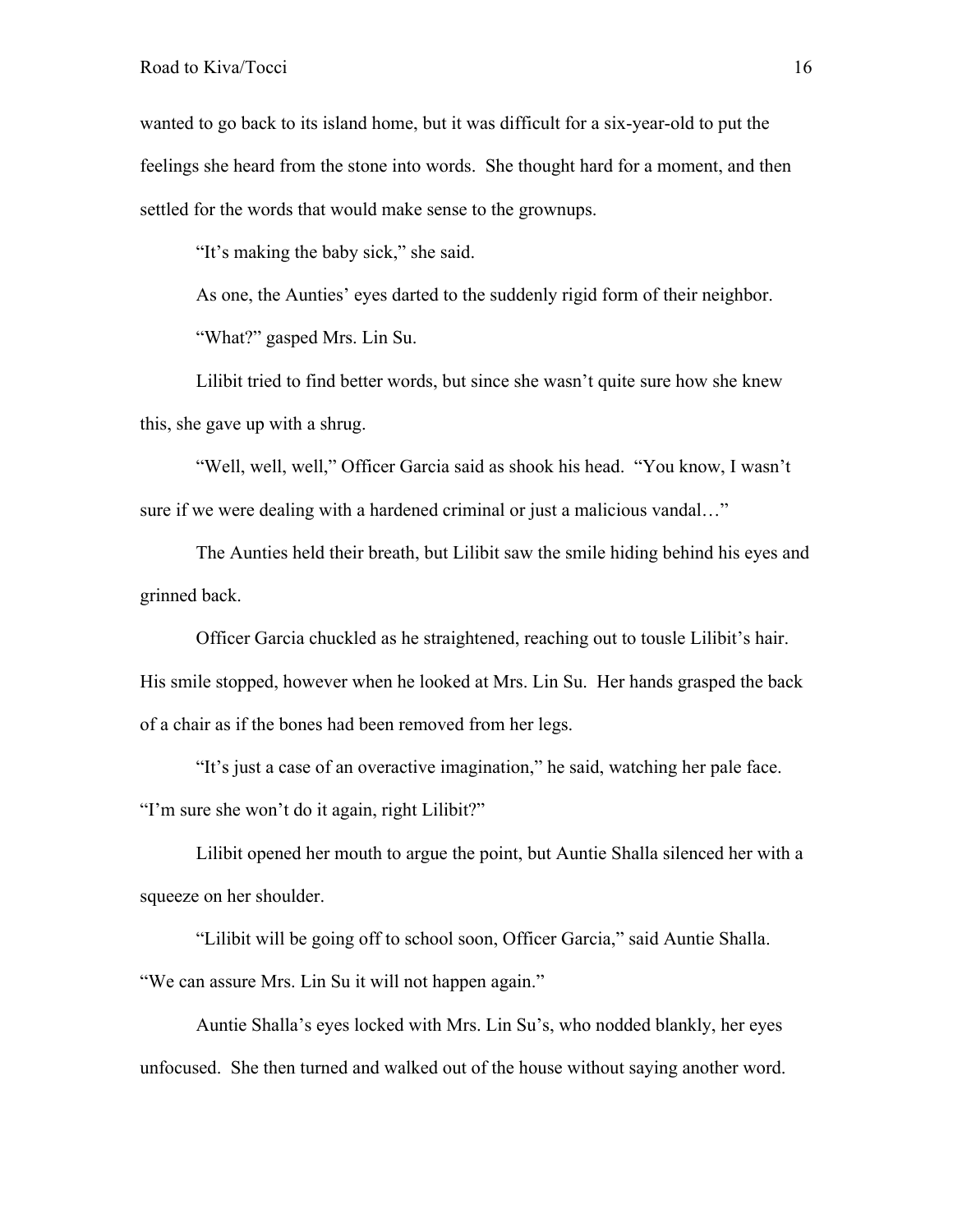≪১৯

Mrs. Lin Su waddled quickly down the street and through her front door. She barked at the nanny to move the baby out of his bedroom. While the woman scampered to obey, Mrs. Lin Su dialed her husband at his office, hysteria working her voice into a squeaky whisper.

Minutes later, a large gleaming car screeched into the driveway. Mr. Lin Su did not question why he must take his wife's favorite landscaping stone far away from their home. He never argued with her when she got herself like this. At first, it was his intention just to throw it off to the side of the road into the nearest ditch. Twice he slowed down to pull over, but something pushed him onward and he found himself driving eighty miles to the ocean. He wrestled the stone out of his trunk, carried it to the peak of the cliff, and grunted as he flung it over the edge.

A strong gypsy breeze rose, caught the falling pumice stone, and sent it sailing over the rocky shore.

The man looked down, expecting to see the stone smashed against the craggy beach below, but instead it bobbed merrily on the waves. And then, as if propelled by some invisible sail, it floated west, homeward at last.

Mr. Lin Su returned home to find his son sleeping peacefully in his mother's arm, neither squirming with discomfort nor crying in pain. He stood and watched them for a long moment before calling the office and canceling the rest of his appointments for that day.

≪১∂≫